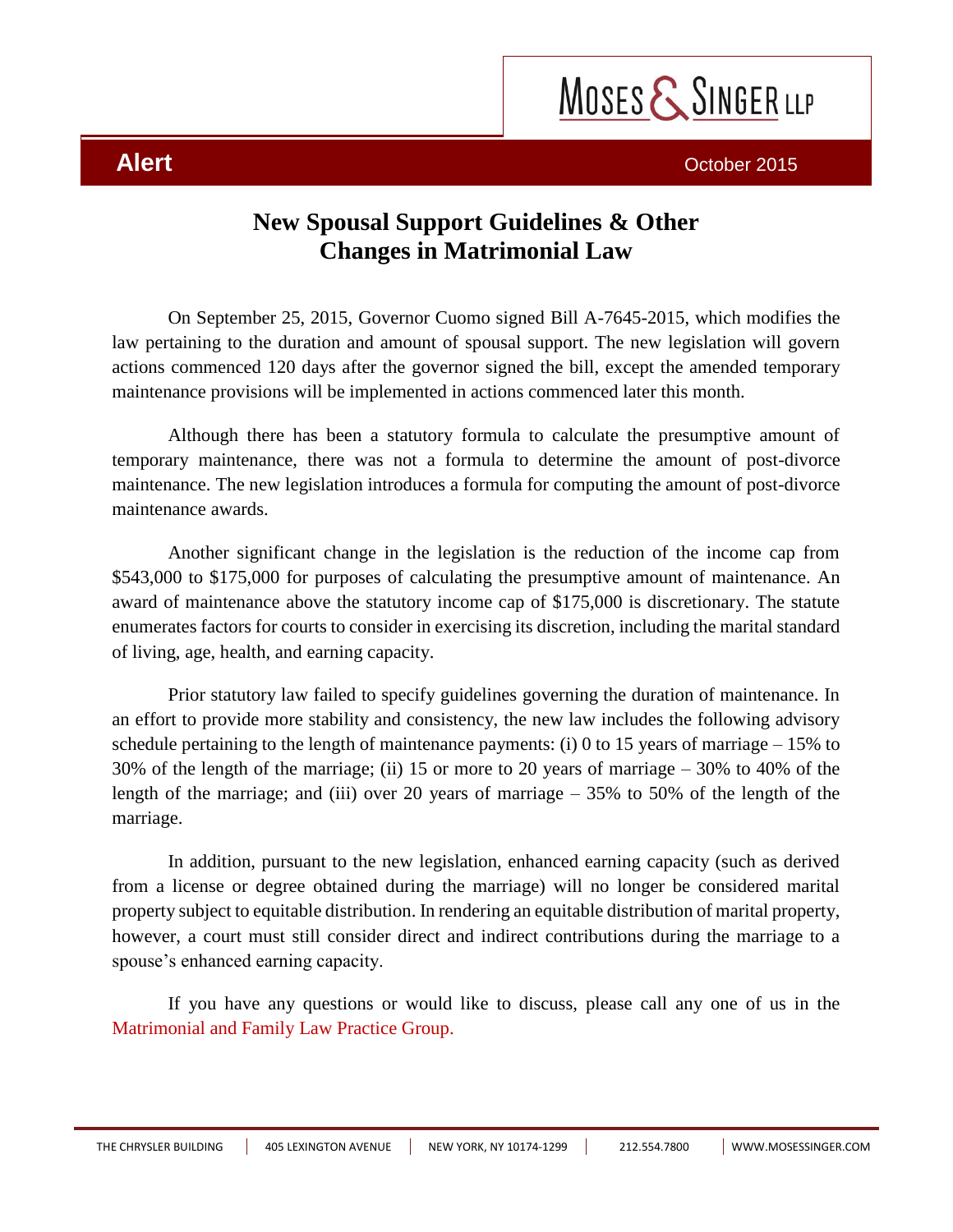# MOSES & SINGER LLP

Since 1919[, Moses & Singer](http://www.mosessinger.com/) has provided legal services to diverse businesses and to prominent individuals and their families. Among the firm's broad array of U.S. and international clients are leaders in banking and finance, entertainment, media, real estate, healthcare, advertising, and the hotel and hospitality industries. We provide cost-effective and result-focused legal services in the following areas:

- Accounting Law Practice
- Advertising
- Asset Protection
- Banking and Finance
- Business Reorganization, Bankruptcy and Creditors' Rights
- Corporate/M&A
- Corporate Trust
- Equipment Lease Financing
- Family Offices
- Global Outsourcing and Procurement
- **Healthcare**
- Hospitality, Food Service and Restaurants
- Income Tax
- Intellectual Property
- Internet/Technology
- Labor, Employment & Employee Benefits
- Legal Ethics & Law Firm Practice
- Litigation
- Matrimonial and Family Law
- Privacy and Cybersecurity
- Private Funds
- Promotions
- Real Estate
- Securities and Capital Markets
- Securities Litigation
- Sports & Entertainment
- Trusts and Estates
- White Collar Criminal Defense and Government Investigations



Moses & Singer LLP is the New York City law firm member of the MSI Global Alliance (MSI). MSI is one of the world's leading international alliances of independent legal and accounting firms, with over 250 member firms in 100 countries - [www.msiglobal.org.](http://www.msiglobal.org/)

> Moses & Singer LLP The Chrysler Building 405 Lexington Avenue New York, NY 10174-1299 Tel: 212.554.7800, Fax: 212.554.7700

> 2200 Fletcher Avenue Fort Lee, NJ 07024 Tel: 201.363.1210, Fax: 201.363.9210 Abraham Y. Skoff, Esq. Managing Attorney for New Jersey

> 10 Cuttermill Road – Suite 201 Great Neck, NY 11021 Tel: 516.498.8828, Fax: 516.498.8810 James Alterbaum, Esq. Managing Attorney for Long Island